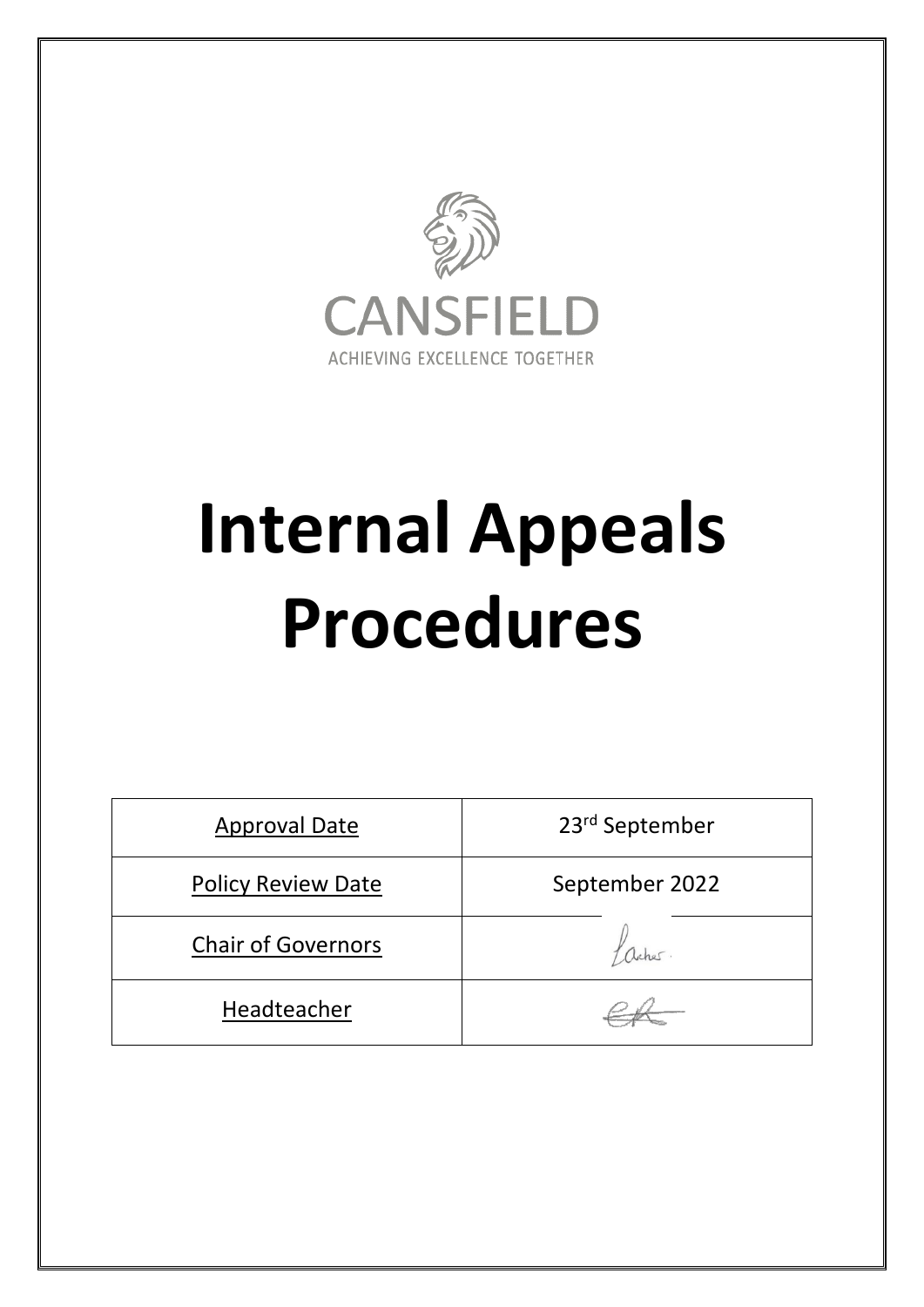#### **1. Key Staff Involved in Internal Appeals Procedures**

| Role           | Name(s)              |
|----------------|----------------------|
| Head of Centre | Dr G Baker           |
| Exams Manager  | <b>Miss L Archer</b> |
| SLT member(s)  | <b>Mr C Lomas</b>    |

#### **2. Appeals Against Internal Assessment Decisions (Centre Assessed Marks)**

## **2.1 Overview**

Certain GCSE and other qualifications contain components of non-examination assessment (or units of coursework) which are internally assessed (marked) by Cansfield High School and internally standardised. The marks awarded (the internal assessment decisions) which contribute to the final grade of the qualification are then submitted by the deadline set by the awarding body for external moderation.

This procedure confirms Cansfield High School's compliance with JCQ's General Regulations for Approved Centres 2021-2022 that the centre will:

- have in place and be available for inspection purposes, a written internal appeals procedure relating to internal assessment decisions and to ensure that details of this procedure are communicated, made widely available and accessible to all candidates
- before submitting marks to the awarding body inform candidates of their centre assessed marks and allow a candidate to request a review of the centre's marking

Cansfield High School is committed to ensuring that whenever its staff mark candidates' work this is done fairly, consistently and in accordance with the awarding body's specification and subject-specific associated documents.

Cansfield High School ensures that all centre staff follow a robust *Non-examination assessment policy* for the management of GCSE and non-examination assessments. This policy details all procedures relating to nonexamination assessments for GCSE, & Vocational qualifications delivered in our centre to which these procedures apply, including the marking and quality assurance/internal standardisation processes which relevant teaching staff are required to follow.

Candidates' work will be marked by staff who have appropriate knowledge, understanding and skill, and who have been trained in this activity. Cansfield High School is committed to ensuring that work produced by candidates is authenticated in line with the requirements of the awarding body. Where a number of subject teachers are involved in marking candidates' work, internal moderation and standardisation will ensure consistency of marking.

On being informed of their centre assessed marks, if a candidate believes that the above procedures were not followed in relation to the marking of his/her work, or that the assessor has not properly applied the maring standards to his/her marking, then he/she may make use of the appeals procedure below to consider whether to request a review of the centre's marking.

#### **2.2 We will**:

- 1. ensure that candidates are informed of their centre assessed marks so that they may request a review of the centre's marking before marks are submitted to the awarding body.
- 2. inform candidates that they will need to explain on what grounds they wish to request a review of an internally assessed mark as a review will only focus on the quality of their work in meeting the published assessment criteria
- 3. inform candidates that they may request copies of materials (generally, as a minimum, a copy their marked assessment material (work) and the mark scheme or assessment criteria plus additional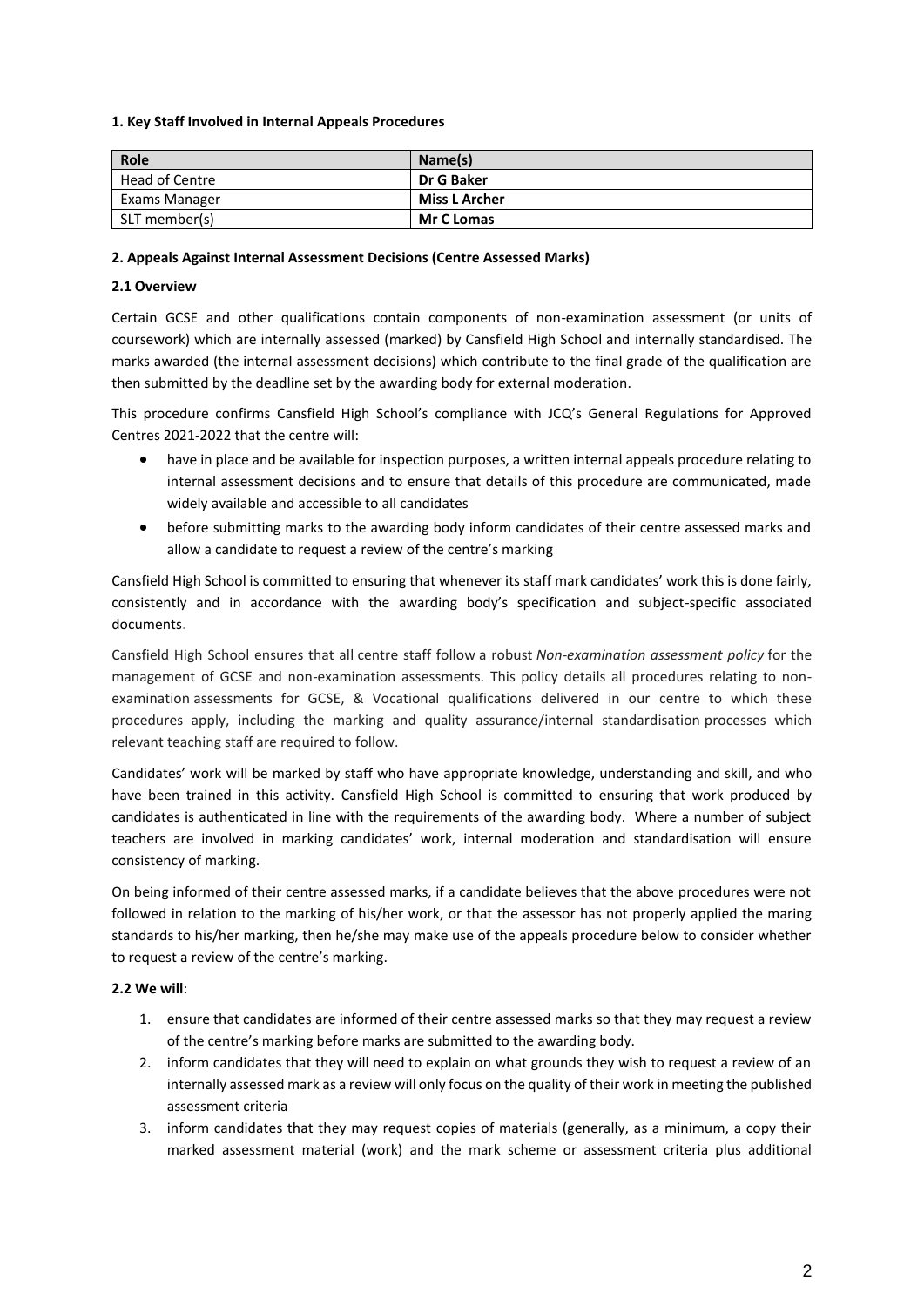materials which may vary from subject to subject) to assist them in considering whether to request a review of the centre's marking of the assessment

- 4. having received a request for copies of materials, promptly make them available to the candidate (or for some marked assessment materials, such as art work and recordings, inform the candidate that these will be shared under supervised conditions) within 14 calendar days.
- 5. inform candidates they will not be allowed access to original assessment material unless supervised
- 6. provide candidates with sufficient time in order to allow them to review copies of materials and reach a decision, informing candidates that if their decision is to request a review they will need to explain what they believe the issue to be
- 7. provide a clear deadline for candidates to submit a request for a review of the centre's marking. Requests will not be accepted after this deadline. Requests must be made in writing within 14 calendar days of receiving copies of the requested materials by completing the internal appeals form.
- 8. allow 14 calendar days for the review to be carried out, to make any necessary changes to marks and to inform the candidate of the outcome, all before the awarding body's deadline for the submission of marks
- 9. ensure that the review of marking is conducted by an assessor who has appropriate competence, has had no previous involvement in the assessment of that candidate and has no personal interest in the review
- 10. instruct the reviewer to ensure that the candidate's mark is consistent with the standard set by the centre
- 11. inform the candidate in writing of the outcome of the review of the centre's marking

The outcome of the review of the centre's marking will be made known to the head of centre who will have the final decision if there is any disagreement on the mark to be submitted to the awarding body. A written record of the review will be kept and made available to the awarding body upon request.

The awarding body will be informed if the centre does not accept the outcome of a review.

The moderation process carried out by the awarding bodies may result in a mark change, either upwards or downwards, even after an internal review. The internal review process is in place to ensure consistency of marking within the centre, whereas moderation by the awarding body ensures that centre marking is in line with national standards. The mark submitted to the awarding body is subject to change and should therefore be considered provisional.

*\* The procedure is informed by the JCQ publication[s Instructions for conducting non-examination assessments, Review of](https://www.jcq.org.uk/exams-office/non-examination-assessments)  [marking \(centre assessed marks\) suggested template for centres.](https://www.jcq.org.uk/exams-office/non-examination-assessments) and [Notice to Centres -Informing candidates of their](https://www.jcq.org.uk/exams-office/non-examination-assessments)  [centre assessed marks](https://www.jcq.org.uk/exams-office/non-examination-assessments)*

## **3. Appeals against the centre's decision not to support a clerical re-check, a review of marking, a review of moderation or an appeal**

This procedure confirms Cansfield High School's compliance with JCQ's General Regulations for Approved Centres 2021-22 that the centre will:

Have available for inspection purposes and draw to the attention of candidates and their parents/carers, a written internal appeals procedure to manage disputes when a candidate disagrees with a centre decision not to support a clerical re-check, a review of marking, a review of moderation or an appeal

Following the issue of results, awarding bodies make post-results services available. Heads of Faculties are given the breakdown of results for each subject area within their faculties. They then inform the Exams Officer of students for whom they require post results services for and which service is required.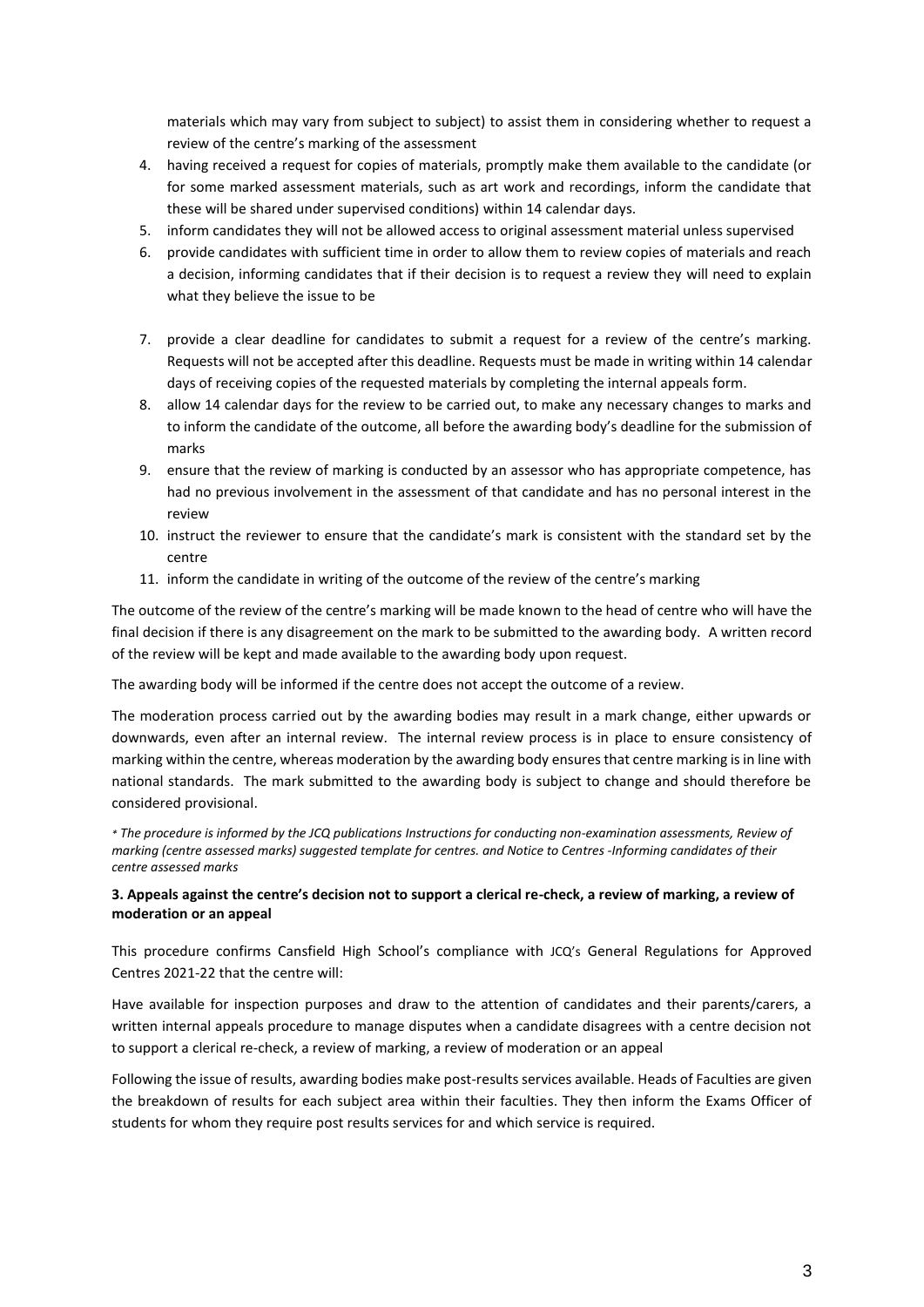Candidates are also made aware of the arrangements for post-results services and availability of senior members of centre staff immediately after the publication of results **before** candidates are informed during a pre examination assembly and by information sent home to parents/carers in the post.

If the centre or a candidate (or his/her parent/carer) has a concern and believes a result may not be accurate, a review of the result may be requested on an individual basis.

The JCQ post-results services currently available are detailed below.

## **3.1 Reviews of results** (RoRs):

- **Service 1 (Clerical re-check)** This is the only service that can be requested for objective tests (multiple choice tests)
- Service 2 (Review of marking)
- Priority Service 2 (Review of marking) This service is only available for externally assessed components of GCE A-level specifications (an individual awarding body may also offer this priority service for other qualifications)
- Service 3 (Review of moderation) This service is not available to an individual candidate

# **3.2 Access to scripts** (ATS):

- Copies of scripts to support reviews of marking
- Copies of scripts to support teaching and learning

Written candidate consent (informed consent via candidate email is acceptable) is required in all cases before a request for a RoR service 1 or 2 is submitted to the awarding body as with these services candidates' marks and subject grades may be lowered. Candidate consent can only be collected after the publication of results.

If a concern is raised about a particular examination result, the exams officer, teaching staff and head of centre will investigate the feasibility of requesting a review supported by the centre.

Where the centre does not uphold a request from a candidate, the candidate may pay the appropriate RoR fee to the centre, and a request will be made to the awarding body on the candidate's behalf.

If the candidate (or his/her parent/carer) believes there are grounds to appeal against the centre's decision not to support a review, an internal appeal can be submitted to the centre by completing the internal appeals form at least 7 calendar days prior to the internal deadline for submitting a request for a review.

The appellant will be informed of the outcome of his/her appeal, before the internal deadline for submitting a RoR.

Following the RoR outcome, an external appeals process is available if the head of centre remains dissatisfied with the outcome and believes there are grounds for appeal. The JCQ publications Post-Results Services and JCQ Appeals Booklet (A guide to the awarding bodies' appeals processes) will be consulted to determine the acceptable grounds for a preliminary appeal.

Where the head of centre is satisfied after receiving the RoR outcome, but the candidate (or his/her parent/carer) believes there are grounds for a preliminary appeal to the awarding body, a further internal appeal may be made to the head of centre. Following this, the head of centre's decision as to whether to proceed with a preliminary appeal will be based upon the acceptable grounds as detailed in the JCQ Appeals Booklet. Candidates or parents/carers are not permitted to make direct representations to an awarding body.

The **internal appeals form** should be completed and submitted to the centre within 7 calendar days of the notification of the outcome of the RoR. Subject to the head of centre's decision, this will allow the centre to process the preliminary appeal and submit to the awarding body within the required **30 calendar days** of receiving the outcome of the review of results process. Awarding body fees which may be charged for the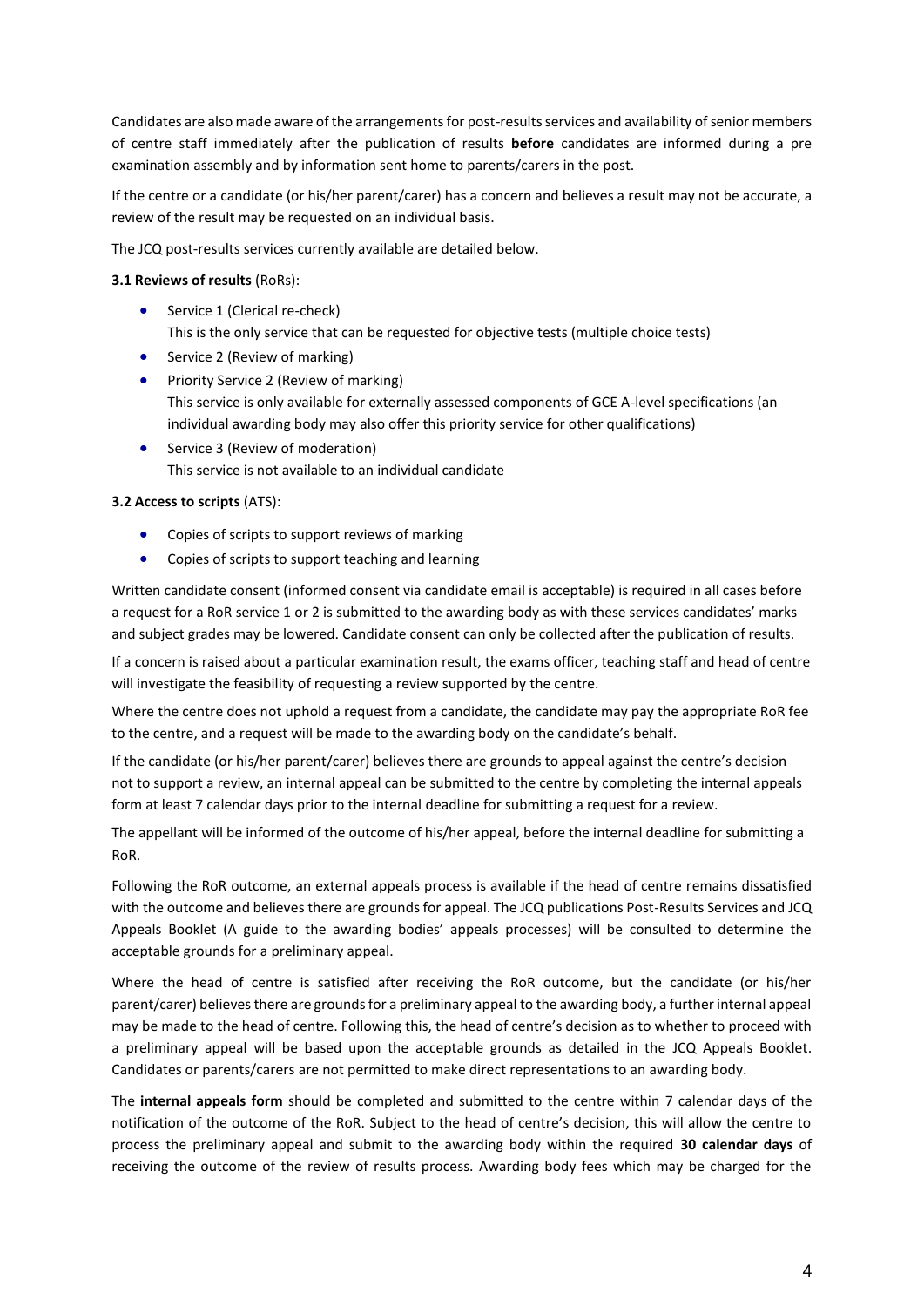preliminary appeal must be paid to the centre by the appellant before the preliminary appeal is submitted to the awarding body (fees are available from the exams officer). If the appeal is upheld by the awarding body, this fee will be refunded by the awarding body and repaid to the appellant by the centre.